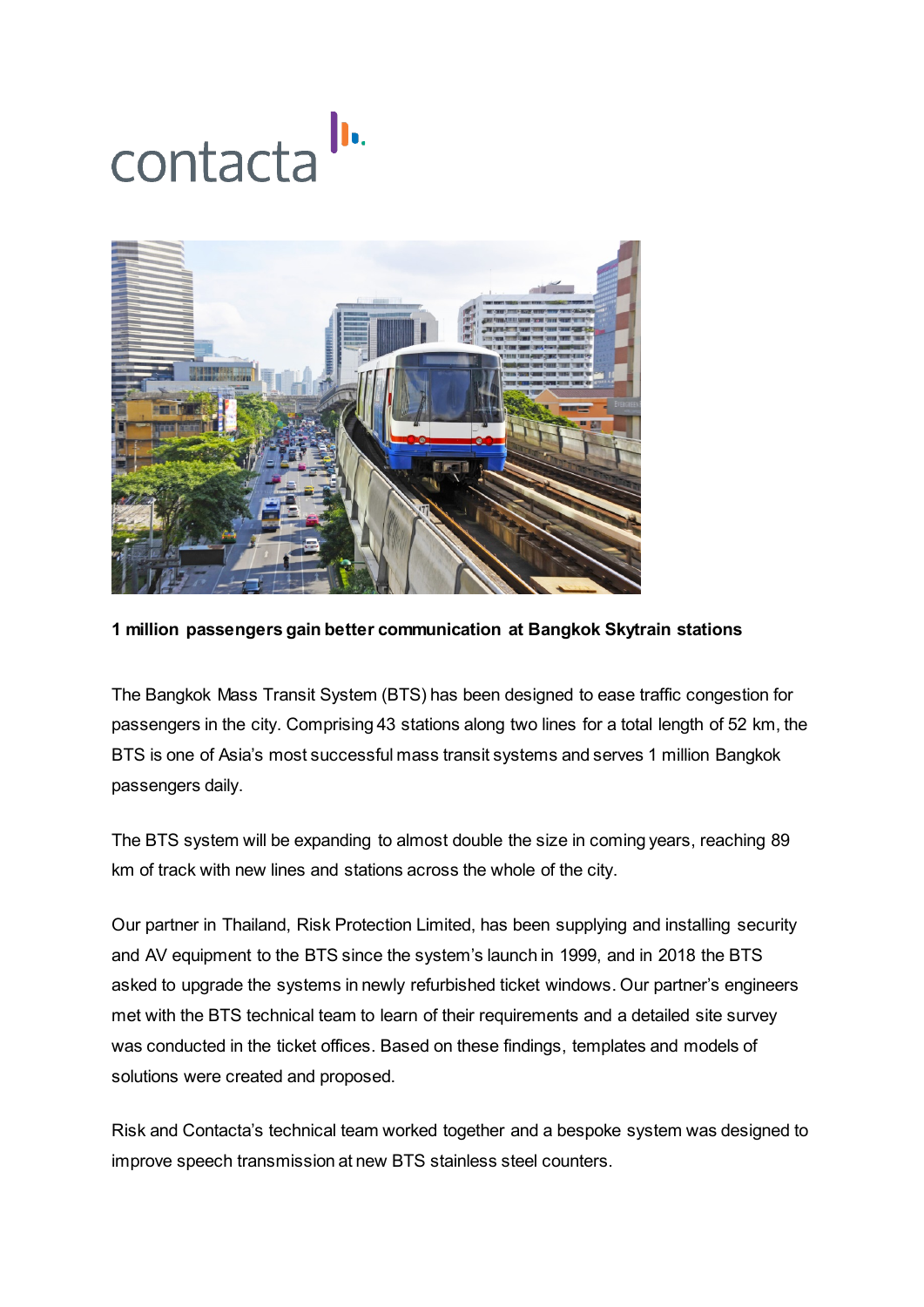The redesigned system offers an improved cosmetic appearance of the speaker housing and provides improved sound quality using a new open duplex amplifier with an integrated hearing loop function. It features two surface mounted customer speaker modules and a close-talking customer 'bridge' mounted microphone to replace previous 'flush mounted' components. These changes offer improved voice reproduction and better intelligibility even in noisy stations, and are far more robust due to vandal proof construction.



Feedback on the new systems has been extremely positive from both the BTS and its customers. The addition of the integrated hearing loop has also improved the accessibility of the BTS ticket offices for its customers with hearing loss. Graham Murrell, Managing Director of Risk Protection Ltd, said:

"The integration of the new Speech Transfer Systems with the surface mounted speakers and hearing loops has been a success. We faced tough price competition by Far Eastern manufacturers but our client understood the higher quality of Contacta systems will last longer. Our previous systems purchased from Contacta and installed at BTS stations 20 years ago were still working as they should, which was a testament to the reliability and quality of the product and installation."